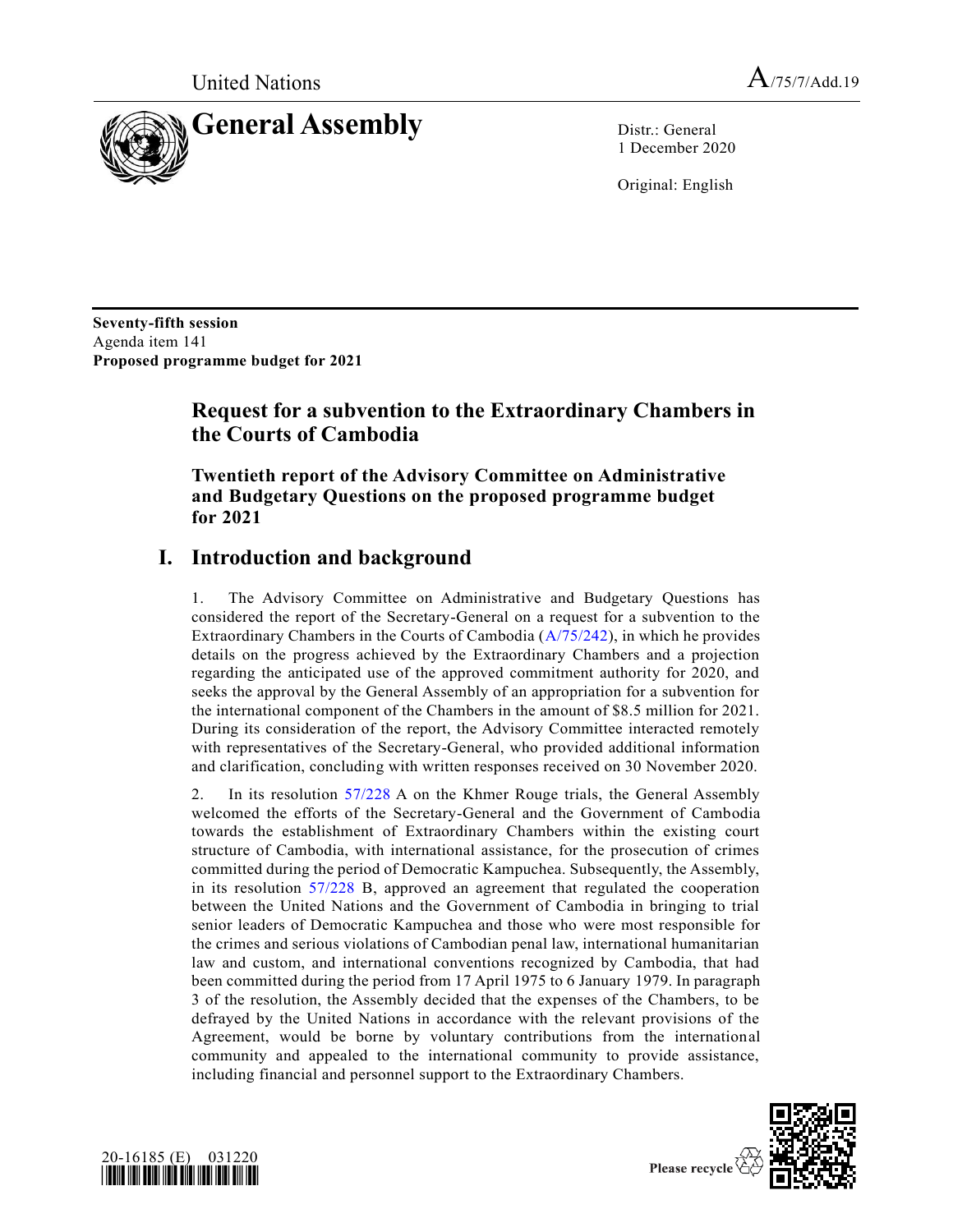3. The above-mentioned Agreement between the United Nations and the Government of Cambodia entered into force on 29 April 2005, the day after both parties had notified each other in writing that the legal requirements for entry into force had been complied with, in accordance with its article 32 [\(A/60/565,](https://undocs.org/en/A/60/565) paras. 3 and 4). Since then, the Secretary-General has issued 10 reports on the Khmer Rouge trials,  $1$  in which he has provided updates on the progress achieved towards establishing and operating the Chambers.

4. The Extraordinary Chambers comprise both national and international components, which are financed separately. The Government of Cambodia is responsible for the salaries and emoluments of the Cambodian judges and local personnel, while those of the international judges, the international co-prosecutor and personnel recruited by the United Nations are to be funded through voluntary contributions, pursuant to articles 15 and 16 of the above-mentioned Agreement.

5. In his report of 2012 on the Khmer Rouge trials, the Secretary-General first alerted Member States to the adverse cash position and steadily worsening financial position of the Extraordinary Chambers. At that time, he indicated that the international component faced an acute funding shortfall that could jeopardize the future operations of the Chambers [\(A/67/380,](https://undocs.org/en/A/67/380) para. 66). In 2013, the Secretary-General informed the General Assembly that the national component was also experiencing a serious shortfall in pledges for that year, creating a funding crisis of greater severity than that of the international component [\(A/68/532,](https://undocs.org/en/A/68/532) para. 31).

6. Subsequently, following its consideration of the report of the Secretary-General [\(A/68/532\)](https://undocs.org/en/A/68/532) and the conclusions and recommendations of the Advisory Committee thereon (see [A/68/7/Add.12\)](https://undocs.org/en/A/68/7/Add.12), the General Assembly, in its resolution [68/247 B,](https://undocs.org/en/A/RES/68/247b) authorized the Secretary-General, as an exceptional measure, to enter into commitments in an amount not to exceed \$15.54 million to supplement the voluntary financial resources of the international component for the period from 1 January to 31 December 2014. Those funds, however, were never drawn upon, as voluntary funding eventually covered in full the obligations of the international component during 2014.

7. In each of his subsequent reports, the Secretary-General has continued to highlight the significant and persistent financial insecurity faced by the international component of the Extraordinary Chambers. Owing to the ongoing trend of declining voluntary contributions, the Secretary-General has requested the approval of successive subventions to supplement the voluntary resources for the international component and enable the continuation of the operations of the Chambers. Following its consideration of the reports of the Secretary-General and the conclusions and recommendations of the Advisory Committee thereon (see [A/69/652,](https://undocs.org/en/A/69/652) [A/70/7/Add.20,](https://undocs.org/en/A/70/7/Add.20) [A/71/550,](https://undocs.org/en/A/71/550) [A/72/7/Add.7,](https://undocs.org/en/A/72/7/Add.7) [A/73/446](https://undocs.org/en/A/73/446) and [A/74/7/Add.16\)](https://undocs.org/en/A/74/7/Add.16), the General Assembly authorized the Secretary-General, as an exceptional measure, to enter into commitments for the international component in an amount not to exceed \$12.1 million for 2015 (see resolution [69/274 A\)](https://undocs.org/en/A/RES/69/274), \$12.1 million for 2016 (see resolution [70/248 A\)](https://undocs.org/en/A/RES/70/248), \$11 million for 2017 (see resolution [71/272 A\)](https://undocs.org/en/A/RES/71/272) and \$8 million for 2018 (see resolution [72/262 A\)](https://undocs.org/en/A/RES/72/262). In its resolution [73/279,](https://undocs.org/en/A/RES/73/279) the Assembly authorized the Secretary-General to enter into commitments in an amount not exceeding \$7.5 million to supplement the voluntary financial resources of the international component of the Extraordinary Chambers for the period from 1 January to 31 December 2019.

**\_\_\_\_\_\_\_\_\_\_\_\_\_\_\_\_\_\_**

<sup>1</sup> [A/62/304,](https://undocs.org/en/A/62/304) [A/67/380,](https://undocs.org/en/A/67/380) [A/68/532,](https://undocs.org/en/A/68/532) [A/69/536,](https://undocs.org/en/A/69/536) [A/70/403,](https://undocs.org/en/A/70/403) [A/71/338,](https://undocs.org/en/A/71/338) [A/72/341,](https://undocs.org/en/A/72/341) [A/73/331,](https://undocs.org/en/A/73/331) [A/74/359](https://undocs.org/en/A/74/359) an[d A/75/242.](https://undocs.org/en/A/75/242)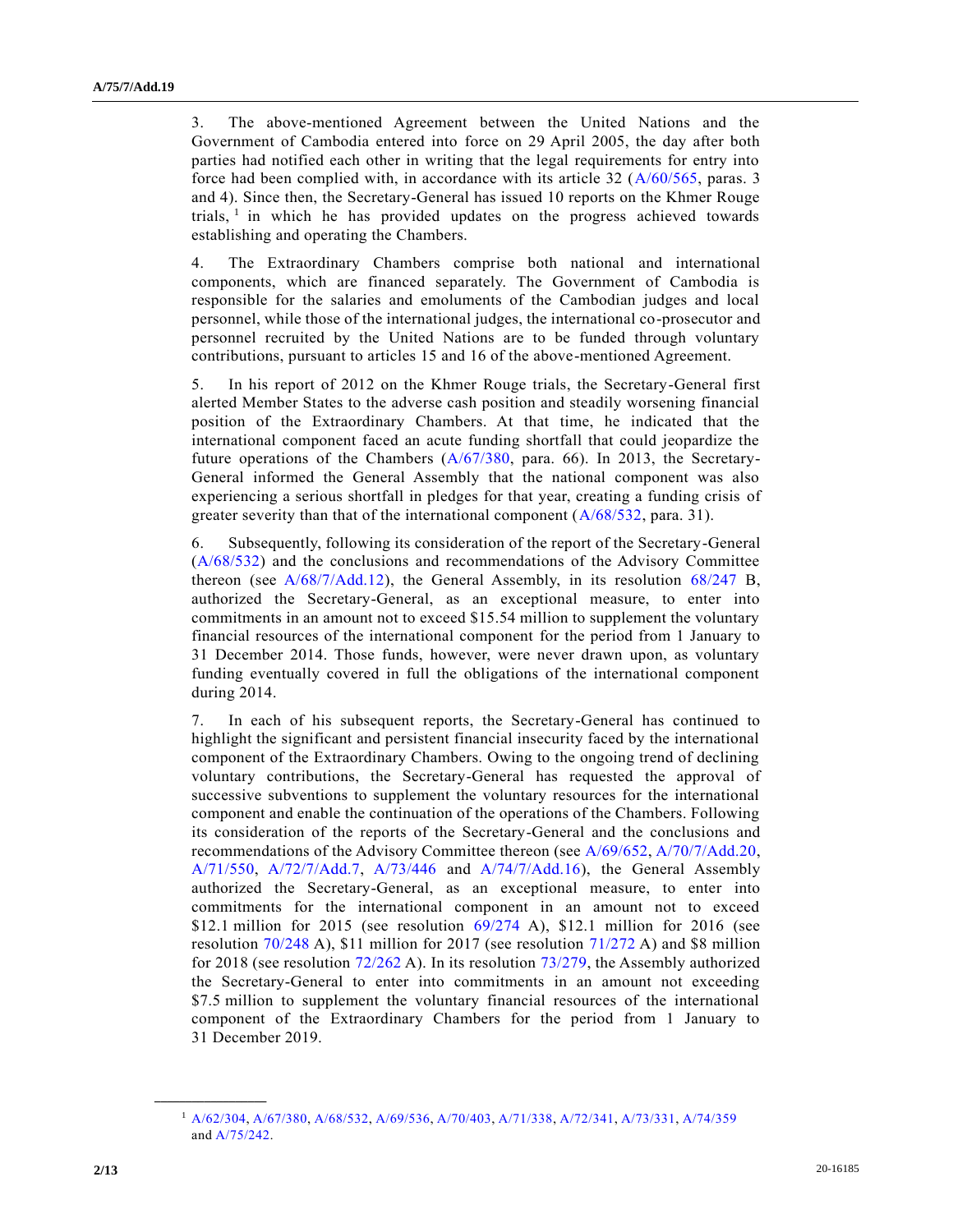# **II. Case progress and completion plan**

8. In his report, the Secretary-General indicates that case 002, against Nuon Chea and Khieu Samphan, was severed into two trials.<sup>2</sup> In case 002/01, the Supreme Court Chamber delivered, in November 2016, a judgment upholding the sentence of life imprisonment imposed on both accused. In case 002/02, against the same accused, a guilty judgment was issued in March 2019. Both accused were sentenced to life imprisonment. Nuon Chea died in August 2019. On the basis of current projections, the delivery of the appeal judgment in case 002/02 is expected by the fourth quarter of 2022. This appeal judgment would bring case 002 to a close [\(A/75/242,](https://undocs.org/en/A/75/242) paras. 3, 12–17 and 27).

9. The Secretary-General also indicates that in case 003, Meas Muth was charged by the international co-investigating judge in March and December 2015 in absentia. In November 2018, the co-investigating judges issued two separate closing orders. The international co-investigating judge indicted Meas Muth for genocide, crimes against humanity, war crimes and domestic crimes. The national co-investigating judge dismissed the case for lack of personal jurisdiction. In November 2019, the Pre-Trial Chamber held hearings on the appeals against the closing orders. According to the Secretary-General, projections for the timelines of case 003 can only be made when there is clarity regarding the outcome of the Pre-Trial Chamber's decision (ibid., paras. 4, 7, 9, 20, 24 and 28).

10. The Secretary-General further indicates that case 004 against Im Chaem, Ao An and Yim Tith was severed into three cases, one for each charged person. In case 004/01 against Im Chaem, the co-investigating judges found that she was not subject to the personal jurisdiction of the Extraordinary Chambers and issued a closing order of dismissal. In June 2018, the Pre-Trial Chamber confirmed the dismissal of case 004/01. In case 004/02, the international co-investigating judge indicted Ao An for genocide, crimes against humanity and domestic crimes. The national co-investigating judge dismissed the case for lack of personal jurisdiction. Consequently, the Supreme Court Chamber terminated the case against Ao An in August 2020. Similarly, in case 004/03 against Yim Tith, the co-investigating judges issued two separate closing orders in June 2019. The international co-investigating judge indicted Yim Tith for genocide, crimes against humanity, war crimes and domestic crimes. The national co-investigating judge dismissed the case for lack of personal jurisdiction. Judgments by the Pre-Trial Chamber on the appeals against the closing orders are expected by the first quarter of 2021. According to the Secretary-General, projections for the timeline for case 004 can only be made when there is clarity regarding the outcome of the Pre-Trial Chamber's decision (ibid., paras. 4–6, 8, 20–23, 25 and 28).

11. The Secretary-General indicates that, pursuant to the request of the General Assembly in its resolution [68/247 B](https://undocs.org/en/A/RES/68/247b) for a completion strategy, the Extraordinary Chambers prepared a completion plan highlighting a number of remaining procedural milestones and projecting the timelines required for judicial completion of the current caseload. The plan is updated on a quarterly basis. However, the Secretary-General considers it premature to project an overall timeline for the judicial work of the Extraordinary Chambers (ibid., para. 9).

12. **The Advisory Committee notes again the completion of investigations and issuance of closing orders in specific cases. The Committee emphasizes the importance of regularly updating the comprehensive case completion plan and reiterates the need to take all necessary measures to expedite case completion, including more effective planning, while fully respecting the requirements of the** 

**\_\_\_\_\_\_\_\_\_\_\_\_\_\_\_\_\_\_**

<sup>&</sup>lt;sup>2</sup> The other two indicted in case 002, Ieng Sary and Ieng Thirith, died in March 2013 and August 2015, respectively.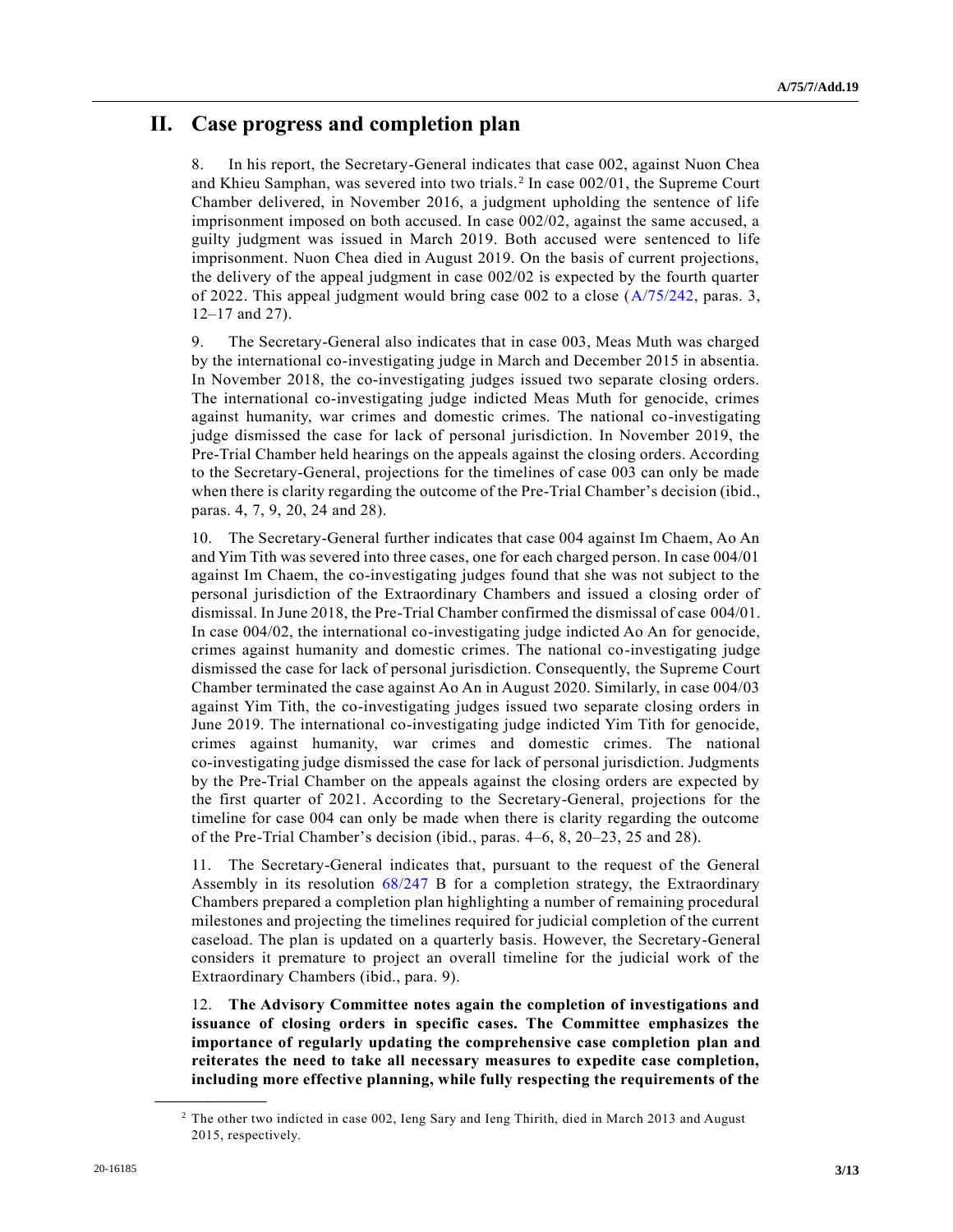**judicial process (see also [A/73/448,](https://undocs.org/en/A/73/448) para. 13). Considering the length of the proceedings to date, uncertainty over the timelines for the remaining cases and the likelihood of continued judicial activity for several years beyond the current financial period, the Committee reiterates once again its concern regarding the related potential financial implications (see also [A/74/7/Add.16,](https://undocs.org/en/A/74/7/Add.16) para. 12).**

13. **The Advisory Committee recalls that in its resolution [74/263,](https://undocs.org/en/A/RES/74/263) the General Assembly requested the Secretary-General to expedite the finalization of the framework for the completion of the work of the Extraordinary Chambers. The Committee reiterates its recommendation that the Assembly request the Secretary-General to identify possible residual functions (see also [A/74/7/Add.16,](https://undocs.org/en/A/74/7/Add.16) para. 14).**

## **III. Current financial position and fundraising efforts**

### **Use of the commitment authority**

14. With regard to the current financial position of the Extraordinary Chambers, the Secretary-General indicates that as at 31 August 2020, voluntary contributions of \$3.7 million have been received for the international component for 2020, which, together with the drawdown of an amount of \$7 million from the commitment authority, was sufficient to cover the expenditures for the first 10 months of 2020. The Secretary-General also indicates that, on the basis of expenditure projections for 2020 to date, an amount of \$6,789,900 is anticipated to be utilized from the commitment authority of \$7 million received in 2020. However, the final amount will be determined at the end of the budget period  $(A/75/242)$ , paras. 40 and 57 (a)). Upon enquiry, the Advisory Committee was informed that as at 23 October 2020, the expenditure of the international component amounted to \$9,177,685 and the total expenditure for 2020 was projected to be \$11,499,607, which would represent a reduction of \$1,738,793, or 13.1 per cent, compared with the expenditure for 2019. **The Advisory Committee trusts that the unencumbered balance for 2020 will be returned to Member States as soon as possible.**

15. Upon request, the Advisory Committee was provided with information in the form of a table on the approved budget and actual expenditures of the international component for the period from 2011 to 2020. The information shows that total expenditures have been declining progressively over the past five years, from \$24,038,500 in 2015 to \$13,238,400 in 2019. It was stated in the information that, since 2015, any remaining balances at the year-end are to be returned to the regular budget and cannot be carried forward to the next period. Upon enquiry, the Committee was informed that the remaining unspent balance of \$649,900 for 2019 would be included in the financial performance report for 2020 and credited to Member States in that context. **The Advisory Committee recommends that the General Assembly request the Secretary-General to credit the unencumbered balance for 2019 of \$649,900 to Member States in January 2021.**

#### **Fundraising efforts**

16. The Secretary-General indicates that to meet the operational requirements of the international component for the final two months of 2020, additional voluntary contributions of \$1 million are required. He also indicates that he sent a letter to all the permanent missions of United Nations Member States in June 2020, seeking their financial support for the Extraordinary Chambers. In addition, the Coordinator for United Nations Assistance to the Khmer Rouge Trials held meetings with representatives of several Member States during 2019 and 2020 to seek voluntary contributions for the international component of the Chambers. Furthermore, regular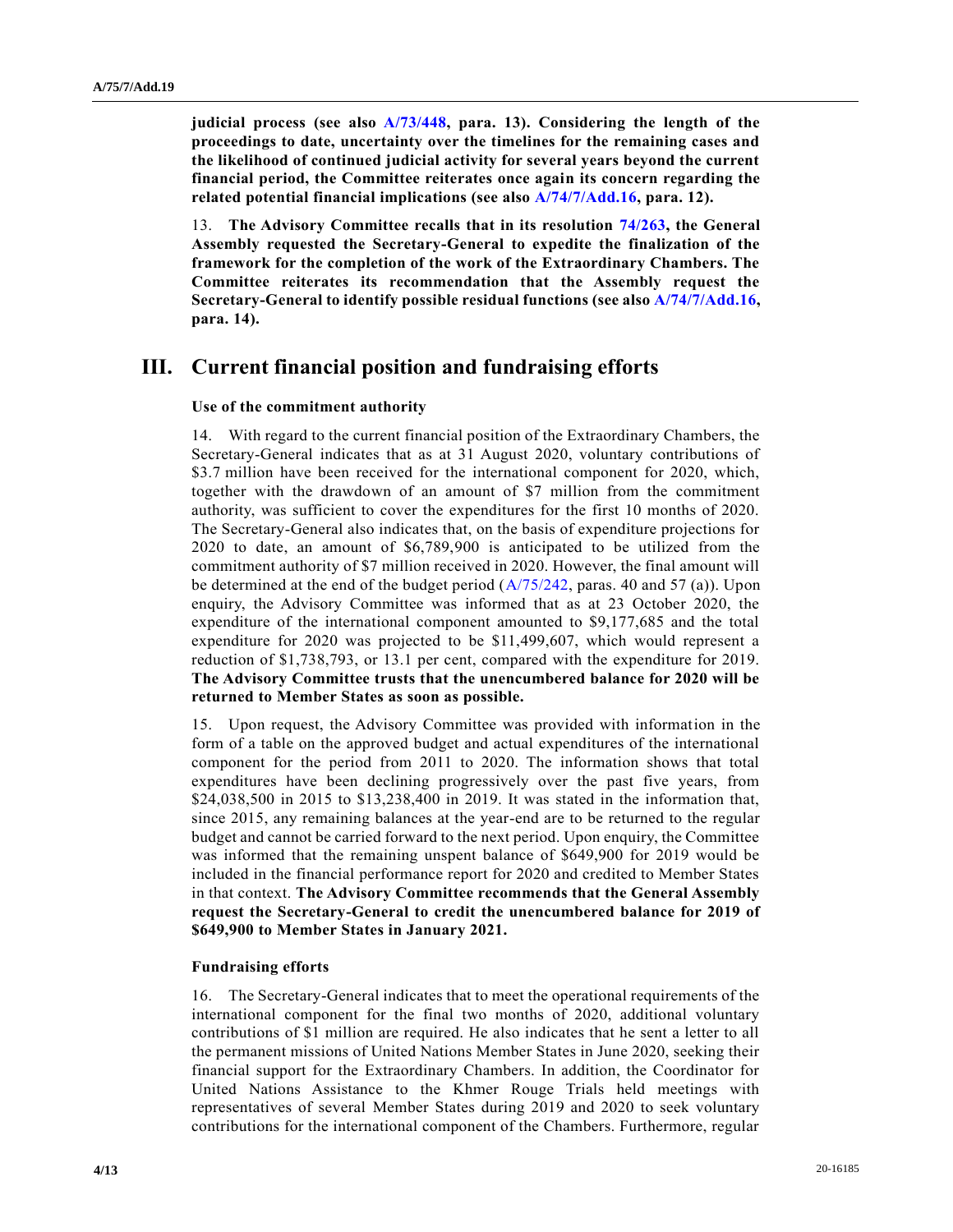consultations between the Secretariat and the members of the principal donors group have taken place in order to maintain their contributions [\(A/75/242,](https://undocs.org/en/A/75/242) paras. 35 and 40).

17. **In view of the persistent funding challenges faced by the Extraordinary Chambers, the Advisory Committee reiterates the ongoing need for intensified fundraising efforts, in support of the expeditious completion of the mandate of the Chambers, including by broadening the donor base and encouraging the members of the principal donors group and the group of interested States to renew their financial efforts (see also [A/74/7/Add.16,](https://undocs.org/en/A/74/7/Add.16) para. 25, and [A/73/448,](https://undocs.org/en/A/73/448) para. 25).**

18. With regard to the national component, the Secretary-General indicates that as at 30 June 2020, contributions of \$3.8 million have been received from the Government of Cambodia. In addition, the remaining balance of \$260,000 was carried forward from 2019. The budgetary shortfall of \$810,300 had not been secured at the time of writing of the report  $(A/75/242, \text{ para. } 40)$  $(A/75/242, \text{ para. } 40)$ . Upon enquiry, the Advisory Committee was informed that the Government of Cambodia was in the process of finalizing a grant agreement with an international donor, which was expected to be concluded in November 2020. This contribution would cover the shortfall of \$810,300. The Committee was also informed that the Government of Cambodia financed the study tours that provide information on the crimes committed by the Khmer Rouge regime and the work of the Extraordinary Chambers to the local population for the period from 2009 to 2020. **The Advisory Committee notes with appreciation the sustained contributions made by the Government of Cambodia.**

## **IV. Resource requirements and request for a subvention for 2021**

### **Resource requirements**

19. The revised budget proposal for 2021 for the international component of the Extraordinary Chambers amounts to \$12,874,800, which represents an increase of \$1,193,200, or 10.2 per cent, compared with the revised budget for 2020 [\(A/75/242,](https://undocs.org/en/A/75/242) para. 45 and table 1).

20. With regard to the budgetary process, the Secretary-General indicates that the revised budget proposal, which is subject to review by the principal donors group and the steering committee, and to review and final approval by the group of interested States, takes into account the relevant recommendations of the Advisory Committee endorsed by the General Assembly in its resolution [74/263.](https://undocs.org/en/A/RES/74/263) The Secretary-General also indicates that the level of the requested subvention reflects the financial resources necessary to secure the operation of the Extraordinary Chambers during 2021, with the assumption that the budget for 2021 would be approved by the group of interested States (ibid., paras. 43 and 47).

21. Upon enquiry, the Advisory Committee was informed that the revised budget for 2020–2021 was endorsed by the principal donors group on 8 September 2020 and subsequently submitted to the steering committee for review; the approval of the group of interested States being the final step of the process. The Committee was also informed that, while it was not possible to tell whether the steering committee or the group of interested States would make any adjustments to the revised budget proposal, it was worth noting that in past years no changes to the budget took place after it was endorsed by the principal donors group. The approval of the group of interested States was expected during November 2020.

22. With respect to the staffing resources for 2021, the Secretary-General indicates that the proposed post resources would amount to \$6,392,500, which represents an increase of \$264,100, or 4.3 per cent, compared with the revised budget for 2020.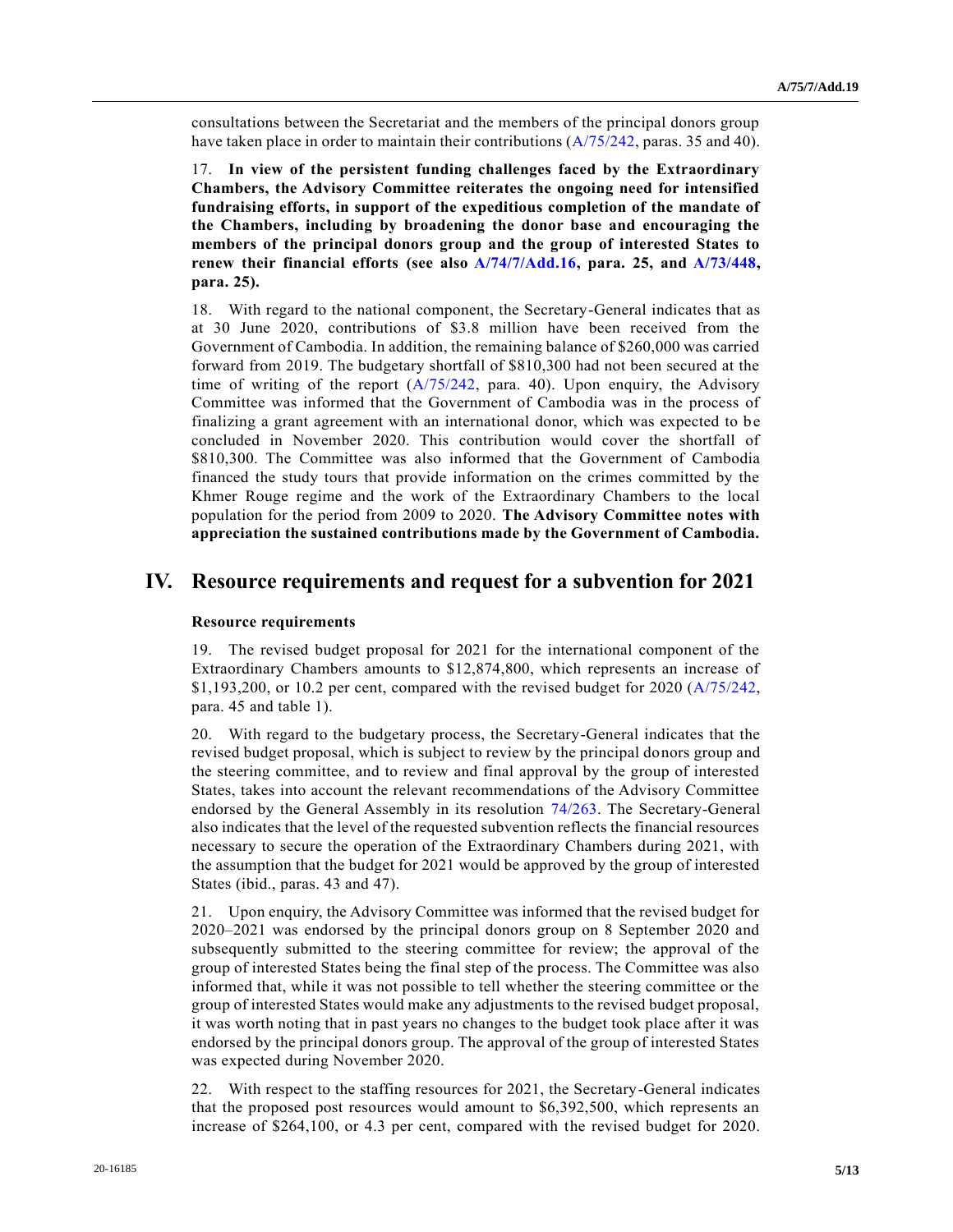This requirement would provide for 86 positions (12 United Nations officials, 1 D-1, 4 P-5, 6 P-4, 9 P-3, 5 P-2, 6 Field Service, 9 National Professional Officer and 34 Local level) which reflects a reduction of 8 positions compared with 2020 (ibid., para. 45, table 2 and annex II, table A.3.2).

23. The proposed non-post resources for 2021 amount to \$6,482,300, representing an increase of \$929,100, or 16.7 per cent, compared with the revised budget for 2020. The overall proposed increase reflects mostly increases under non-staff compensation (\$557,700), other staff costs (\$848,900) and contractual services (\$73,000), which are offset in part by reductions under consultants and experts (\$507,500) and furniture and equipment (\$59,300) (ibid., annex II, table A.3.2).

24. According to the Secretary-General, the overall increase in the requirements for 2021 is due mainly to the provision of resources to support the trial in cases 003 or 004, which is anticipated to commence in 2021 (ibid., para. 45). The information provided to the Advisory Committee indicated that a provision of \$2,142,500 in the budget of the international component for cases 003 and 004 would cover the following requirements: (a) an amount of \$445,800 under non-staff compensation for the remuneration of three judges in the Trial Chamber; (b) an amount of \$848,900 under other staff costs to provide for eight general temporary assistance positions to service the trial process; and (c) an amount of \$847,800 under consultants and experts to provide mostly for a legal team and interpreting services for judicial hearings.

25. **The Advisory Committee trusts that detailed information on the variances between the projected expenditures for 2020 and the revised budget for 2021, by object of expenditure, will be provided to the General Assembly at the time of its consideration of the present report and that updated information will be included in the budget submission for 2022.**

#### **Request for a subvention**

26. The Secretary-General proposes a subvention of \$8.5 million for the international component for 2021, taking into account the proposed budget of \$12.9 million and the estimated voluntary contributions of \$4.4 million. The Secretary-General also proposes that an actual amount of \$8,496,400 be appropriated in order not to affect negatively the cash flow of the Organization and to enable the issuance of staff contracts of reasonable duration (ibid., para. 47).

27. **The Advisory Committee recalls that the General Assembly decided to establish the Extraordinary Chambers on the basis of voluntary funding and has considered the subventions as exceptional measures authorizing the Secretary-General to enter into commitments to supplement the voluntary financial resources of the international component of the Chambers (see, e.g., resolution [74/263,](https://undocs.org/en/A/RES/74/263) section V, para. 10). The Committee notes that the commitment authority has functioned as a bridging mechanism, permitting contract extension for international officials and other personnel at the Chambers [\(A/75/242,](https://undocs.org/en/A/75/242) para. 39). The Committee considers that appropriating the subvention would defeat the purpose of the decision to rely primarily on voluntary contributions to finance the Chambers by acting as a disincentive to potential contributions. The Committee, therefore, considers that the subvention to the Chambers should remain a commitment authority.**

28. **In view of declining expenditures, the Advisory Committee also considers that the amount of the subvention for the Extraordinary Chambers for 2021 should not exceed the subvention for 2020.**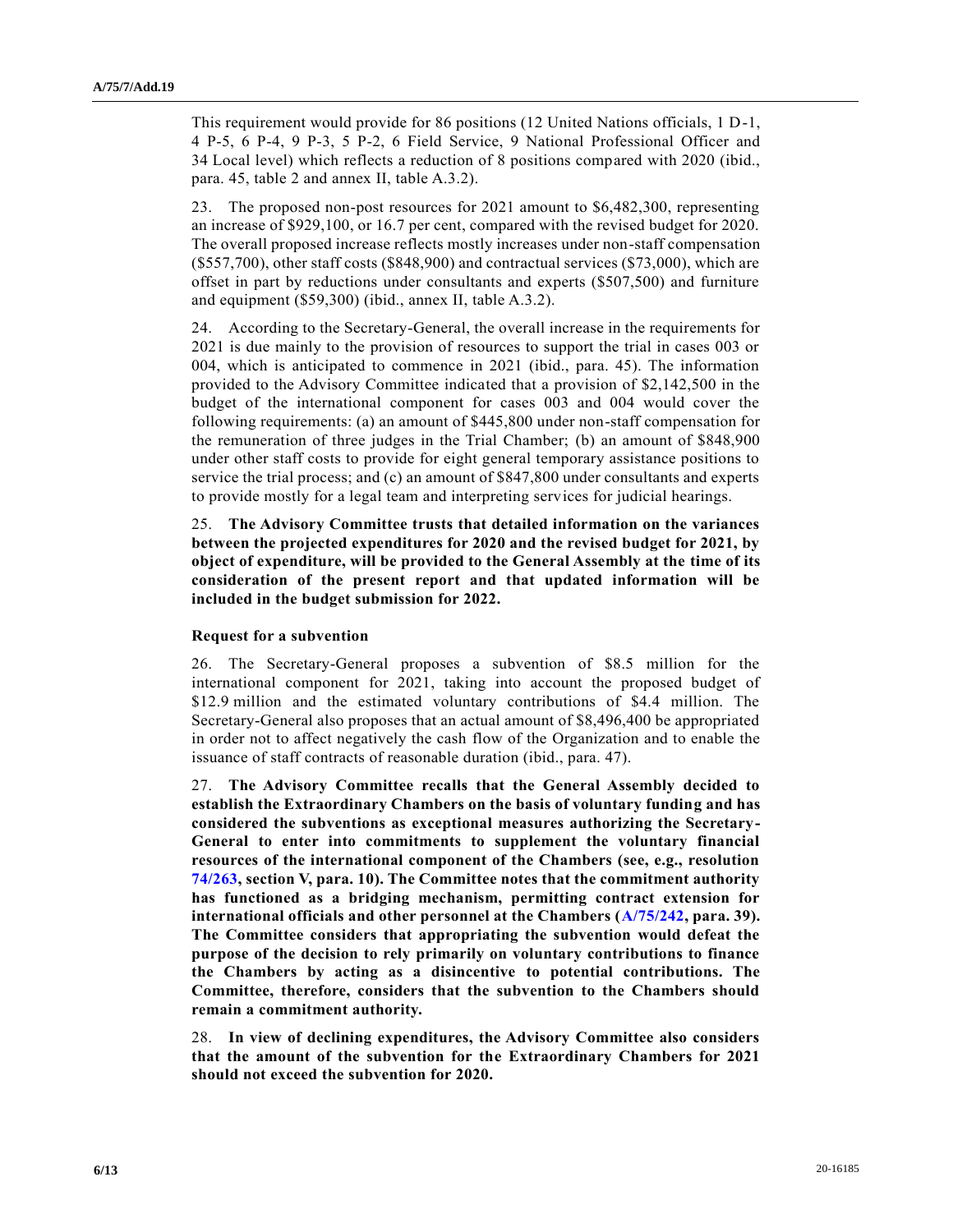### **V. Other matters**

#### **End-of-service liabilities**

29. The Secretary-General indicates that the end-of-service liabilities for the international component are currently estimated at \$1,698,600, including \$387,100 for judges and \$1,311,500 for staff members [\(A/75/242,](https://undocs.org/en/A/75/242) para. 50). **Bearing in mind that the General Assembly decided to establish the Extraordinary Chambers on the basis of voluntary funding, the Advisory Committee still considers that it would be for the Assembly to decide, as a matter of policy, the appropriate source and modality of funding for the end-of-service liabilities of the judges and staff members (see also [A/74/7/Add.16,](https://undocs.org/en/A/74/7/Add.16) para. 27).**

#### **Remuneration of international judges and the international co-prosecutor**

30. In its resolution [74/263,](https://undocs.org/en/A/RES/74/263) the General Assembly requested the Secretary-General to inform the Assembly of the revised terms and conditions applying to the international judges and the international prosecutors, to provide further justification for their remuneration levels and to review the differences with the remuneration levels of other comparable senior level officials of the United Nations in his next report (see also [A/74/7/Add.16,](https://undocs.org/en/A/74/7/Add.16) paras. 28 and 29).

31. The Secretary-General indicates that, prior to the adoption of General Assembly resolution [72/262,](https://undocs.org/en/A/RES/72/262) in which the Assembly endorsed the recommendation of the Advisory Committee that it request the Secretary-General to discontinue the practice of providing the international judges with a net remuneration in the amount of a gross remuneration, the amount of the net remuneration paid to the judges of the Extraordinary Chambers was benchmarked against the gross salary of a staff member at the D-2 level plus a post adjustment component applicable to Cambodia. As United Nations officials, the international judges are responsible for securing their social security, pension retirement plans and health insurance for the duration of their tenure with the Chambers. The Secretary-General also indicates that in revising the terms and conditions of service, he was mindful of the fact that the remuneration of the international judges and co-prosecutor of the Extraordinary Chambers could not be unilaterally modified to their disadvantage in compliance with the Basic Principles on the Independence of the Judiciary (endorsed by Assembly resolutions [40/32](https://undocs.org/en/A/RES/40/32) and [40/146\)](https://undocs.org/en/A/RES/40/146). The Secretary-General further indicates that the adjustment mechanism introduced to this net base salary is similar to that used for the members of the International Court of Justice and other international tribunals. The Secretary-General adds that the revised conditions of service of the international judges, by which their remuneration is no longer benchmarked against any salary level, but determined as a fixed fee, were approved by the group of interested States effective 1 October 2019. Correspondingly, the adjustment of 1.21 per cent approved by the Assembly in its resolution [74/255 B](https://undocs.org/en/A/RES/74/255) for staff in the Professional and higher categories was applied to the net base salary of the international judges effective 1 January 2020, resulting in the current amount of  $$160,376 (A/75/242,$  $$160,376 (A/75/242,$  annex I).

32. Upon enquiry, the Advisory Committee was provided with the table below, comparing the net salary of the international judges and prosecutors of the Extraordinary Chambers with the net salaries of senior United Nations staff members.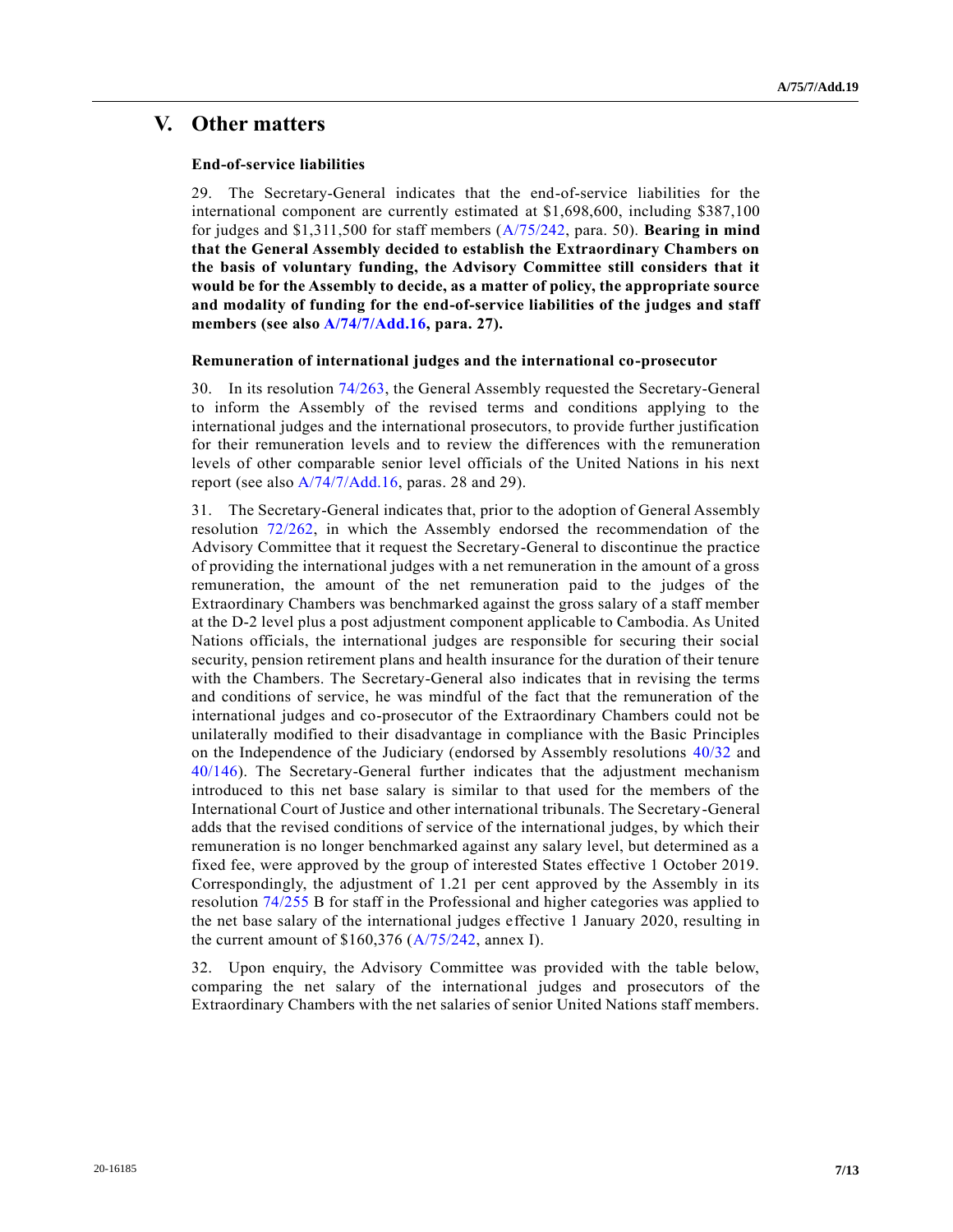| Net salary                          | 191 718    | 175 843 | 152 896         | 207 527                                 |
|-------------------------------------|------------|---------|-----------------|-----------------------------------------|
| Post adjustment <sup>b</sup>        | 43 559     | 39 952  | 34 738          | 47 151                                  |
| Net base salary <sup><i>a</i></sup> | 148 159    | 135 891 | 118 158         | 160 376                                 |
|                                     | <b>USG</b> | ASG     | $D-2$ , step IV | <b>ECCC United Nations</b><br>officials |

#### **Net salary comparison**

*Abbreviations*: ASG, Assistant Secretary-General; ECCC, Extraordinary Chambers in the Courts of Cambodia; USG, Under-Secretary-General.

*<sup>a</sup>* Net base salary for posts at the level of Under-Secretary-General, Assistant Secretary-General and D-2, step IV, as reflected in [ST/IC/2020/7.](https://undocs.org/en/ST/IC/2020/7) 

*<sup>b</sup>* Post adjustment for Cambodia for October 2020, as promulgated by the International Civil Service Commission.

33. The Advisory Committee recalls that the international judges of the Extraordinary Chambers are subject to the Regulations Governing the Status, Basic Rights and Duties of Officials other than Secretariat Officials and Experts on Mission. The Committee also recalls that in the context of the request for a subvention for 2018, it had been informed that, as indicated in paragraph 20 of their terms and conditions of service, the amount of the net remuneration paid to the judges was equal to the gross (rather than net) salary of a staff member at the D-2 level, including a post adjustment component applicable to Cambodia [\(A/72/7/Add.7,](https://undocs.org/en/A/72/7/Add.7) para. 14).

34. Upon enquiry, the Advisory Committee had been informed by the Executive Secretary of the International Civil Service Commission that the common system operated in reverse fashion to the outside taxpaying world. Outside of the common system, salaries were set in gross terms and taxes were deducted from gross salaries. In the common system, net pay was the starting point and staff assessment was added to net salaries. Moreover, although it was recorded in payment slips as part of gross salary, staff assessment was not provided to staff as payment, but rather was a budgeting tool. It was the net salary (plus the applicable post adjustment) that was received by staff members as their take-home pay (ibid., para. 15).

35. The response further indicated that United Nations salaries are set in net terms – in reference to after-tax salaries in the comparator civil service – because the officials of the Organization are exempt from national income taxation by virtue of the Convention on the Privileges and Immunities of the United Nations (sect. 18 (b)). Where staff do have to pay national taxes (e.g., when a Member State has not ratified the Convention or did so with a reservation with regard to section 18 (b)), their tax payments are reimbursed to them by the Organization. The purpose of the staff assessment is to generate budgetary resources for such reimbursements through the Tax Equalization Fund. Staff assessment is not a factor in salary comparisons or margin calculations. Accordingly, while it is an important budgetary tool that ensures pay equity among staff of different nationalities, staff assessment is irrelevant to the decisions of the General Assembly relating to setting and adjusting pay (ibid., para. 16).

36. The Advisory Committee further recalls that the United Nations Secretariat had initiated, in early 2017, a review of the terms and conditions of the international judges. In this context, the Committee had recommended that the General Assembly request the Secretary-General to discontinue as soon as possible the practice of providing the international judges with a net remuneration in the amount of a gross remuneration (ibid., paras. 16 and 17). In the view of the Committee, the review of the terms and conditions of international judges and its recommendation should have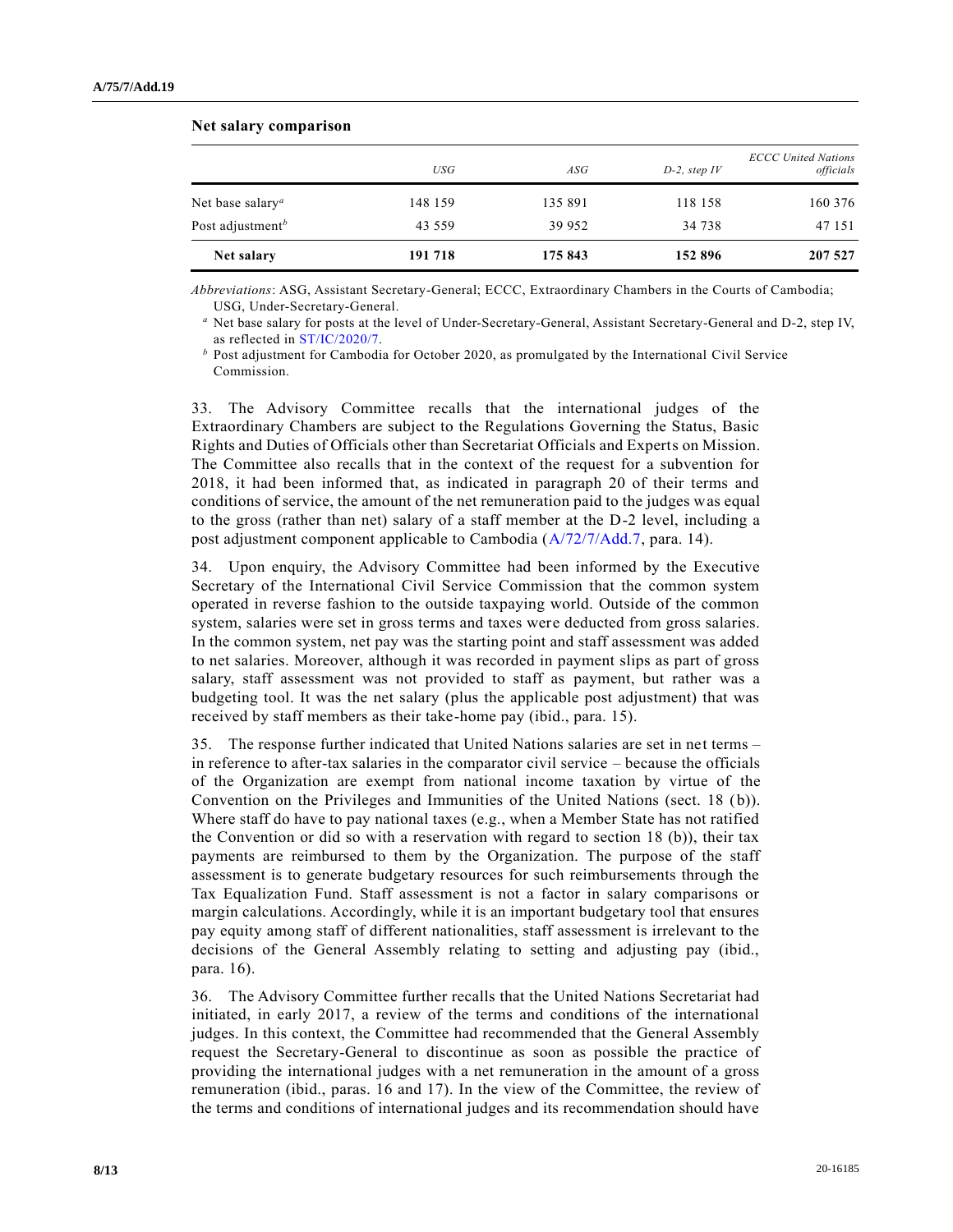ensured that the international judges of the Extraordinary Chambers received a net remuneration equal to the net salary of a staff member at the D-2 level.

37. **With regard to remuneration adjustment, the Advisory Committee considers that there is no clear justification for applying the mechanism of the members of the International Court of Justice, the principal judicial organ of the United Nations, to the international judges of the Extraordinary Chambers, and for providing them with net salaries higher than those of Under-Secretaries-General. The Committee recommends that the General Assembly request the Secretary-General to review the terms of conditions of the international judges of the Extraordinary Chambers to realign them with those of staff members at the D-2 level.**

#### **Impact of the coronavirus disease pandemic**

38. Upon enquiry regarding the impact of the coronavirus disease (COVID-19) pandemic on the work of the Extraordinary Chambers, the Advisory Committee was informed that the judicial activities have to date not been adversely affected. Following a recommendation of the United Nations Resident Coordinator in Cambodia, the Chambers implemented alternate work arrangements for its personnel in March 2020. Personnel were requested to work remotely from their residences at the duty station, while individual requests to work from locations outside the duty station were granted in line with applicable administrative guidelines. All digital services, including access to judicial databases, have been and continue to be accessible remotely.

39. The Advisory Committee was also informed that activities deemed non-essential for the continuation of judicial proceedings, including public visits and outreach, were suspended in March 2020. Moreover, pandemic-related logistical challenges, such as the delayed repatriation of personnel upon the completion of their contracts, owing to the cancellation of flights or travel restrictions, resulted in unforeseen extensions of those contracts, causing additional costs, which were offset in part by savings from vacant posts and budgeted travel not being undertaken. In addition, the pandemic had an adverse impact on the rate at which voluntary contributions were secured during 2020 compared with previous years.

## **VI. Conclusions and recommendations**

40. **The Advisory Committee recalls that the General Assembly, in its resolution [57/228 B,](https://undocs.org/en/A/RES/57/228b) decided that the expenses of the international component of the Extraordinary Chambers should be borne by voluntary contributions from the international community. Once again, the Committee notes the adverse funding situation of the Chambers, the persisting financial difficulties and the increasing reliance on the commitment authorized by the Assembly. The Committee recalls Assembly resolutions [69/274](https://undocs.org/en/A/RES/69/274) A, [70/248](https://undocs.org/en/A/RES/70/248) A, [71/272](https://undocs.org/en/A/RES/71/272) A, [72/262](https://undocs.org/en/A/RES/72/262) A, [73/279](https://undocs.org/en/A/RES/73/279) A and [74/263,](https://undocs.org/en/A/RES/74/263) in which the Assembly encouraged all Member States to provide voluntary support for both the international and national components of the Chambers.**

41. **Furthermore, the Advisory Committee again notes that, after eight consecutive requests for subventions since 2013 to support the international component of the Extraordinary Chambers, the practice is in fact no longer exceptional in nature. Nevertheless, the Committee continues to stress that voluntary contributions should remain a major source of funding for the Chambers and that additional efforts should be made to avoid continued reliance on the subvention.**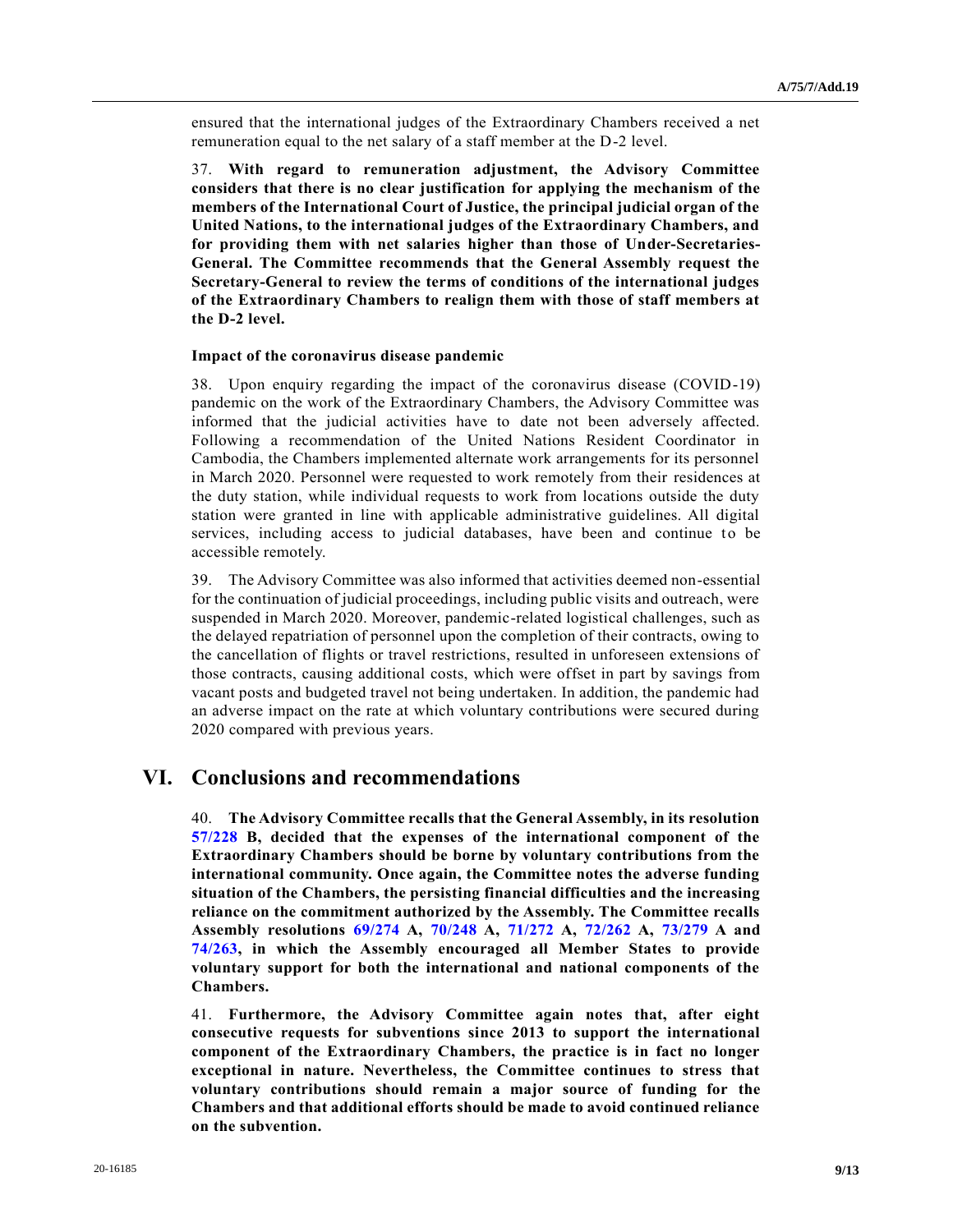42. **The Advisory Committee therefore reaffirms its view that a decision to appropriate an amount of the budget of the international component for 2021 would undermine the voluntary nature of the current funding arrangements and related fundraising efforts. Nonetheless, in view of the projected funding shortfall in the international component for 2021, the fluid nature of outstanding pledges and commitments and the need to ensure the continued operations of the Extraordinary Chambers, the Committee recommends that the General Assembly authorize the Secretary-General to enter into commitments in an amount not to exceed \$7 million to supplement the voluntary financial resources of the international component for the period from 1 January to 31 December 2021 as a bridging financing mechanism, in lieu of an appropriation. The Committee also recommends that the Assembly request the Secretary-General to report on the use of the commitment authority to the Assembly during the main part of its seventy-sixth session.**

43. **The Advisory Committee continues to stress that its recommendations are made on the basis that:**

(a) **The Secretary-General engages in all efforts to increase the level of voluntary contributions;**

(b) **Should voluntary contributions be received in excess of the remaining requirements for the Extraordinary Chambers for 2021, any regular budget funds provided to the Chambers for this period would be refunded to the United Nations;**

(c) **Appropriate measures for achieving operational savings and efficiencies in the Extraordinary Chambers are in place;**

(d) **The Extraordinary Chambers engage in all efforts to expeditiously complete their judicial mandate;**

(e) **Appropriate monitoring and reporting arrangements are in place to ensure an incremental release of funds to the Extraordinary Chambers, based on their monthly cash position;**

(f) **The Secretary-General continues his efforts to ensure that the terms of the Agreement between the United Nations and the Government of Cambodia are observed.**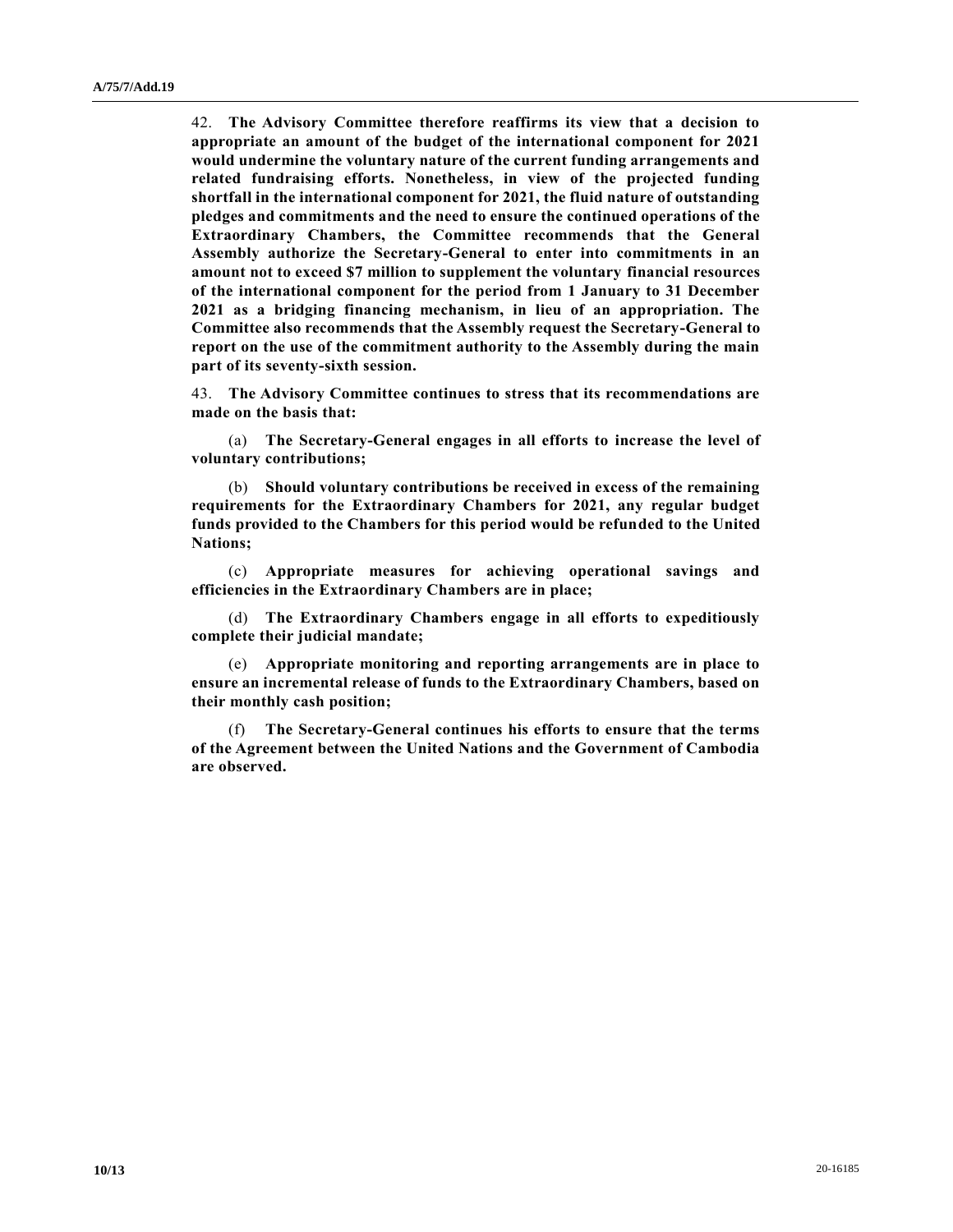# **Annex**  20-16185

20-16185

### Table 1 **Approved budget and actual expenditure – international component, 2011–2020**

(Thousands of United States dollars)

|          |                    | Funding available for the year |                                                      |                                             |                                                |                                                                     |                                         |                                 |                                    |                    |                                     |
|----------|--------------------|--------------------------------|------------------------------------------------------|---------------------------------------------|------------------------------------------------|---------------------------------------------------------------------|-----------------------------------------|---------------------------------|------------------------------------|--------------------|-------------------------------------|
| Year     | Approved<br>budget | Balance<br>brought<br>forward  | Contributions<br>of the<br>Government<br>of Cambodia | International<br>voluntary<br>contributions | Interest<br>earned and<br>other<br>adjustments | Commitment<br>authority<br>authorized by<br>the General<br>Assembly | Total funding available<br>for the year | Commitment<br>authority<br>used | Actual<br>full-year<br>expenditure | Unspent<br>balance | Commitment<br>authority<br>returned |
|          | (1)                | (2)                            | (3)                                                  | (4)                                         | (5)                                            |                                                                     | (6) $(7) = (2)+(3)+(4)+(5)+(6)$         | (8)                             | (9)                                | $(10)=(7)-(9)$     | $(11)=(6)-(8)$                      |
| 2011     | 30 834.7           | 9 4 7 2 . 5                    | $\overline{\phantom{m}}$                             | 21 458.7                                    | 193.8                                          |                                                                     | 31 125.0                                | $\qquad \qquad -$               | 22 912.9                           | 8 2 1 2 . 2        |                                     |
| 2012     | 25 011.7           | 8 2 1 2 . 2                    | $\qquad \qquad -$                                    | 16 576.1                                    | 30.2                                           | $\hspace{0.1mm}-\hspace{0.1mm}$                                     | 24 818.5                                | $\qquad \qquad -$               | 23 340.3                           | 1478.2             |                                     |
| 2013     | 26 005.1           | 478.2                          | $\qquad \qquad -$                                    | 22 903.4                                    | 20.4                                           | $\overline{\phantom{0}}$                                            | 24 401.9                                | $\overline{\phantom{m}}$        | 23 746.2                           | 655.7              |                                     |
| 2014     | 23 421.9           | 655.7                          | $\qquad \qquad -$                                    | 16 785.3                                    | $\overline{\phantom{m}}$                       | 15 540.0                                                            | 32 981.0                                | $\overline{\phantom{0}}$        | 21 728.1                           | 11 252.9           | 15 540.0                            |
| $2015^a$ | 27 096.6           | (4287.1)                       | $\qquad \qquad -$                                    | 17 760.1                                    | (112.9)                                        | 12 100.0                                                            | 25 460.1                                | 10 678.4                        | 24 038.5                           | 1 4 2 1 .6         | 1 421.6                             |
| $2016^a$ | 25 697.7           | $\qquad \qquad$                | $\qquad \qquad -$                                    | 13 234.2                                    | (93.1)                                         | 12 100.0                                                            | 25 241.2                                | 10 407.7                        | 23 548.9                           | 1692.3             | 1 692.3                             |
| $2017^a$ | 23 763.0           | $\qquad \qquad$                | $\qquad \qquad -$                                    | 9 2 2 9 . 8                                 | 244.4                                          | 11 000.0                                                            | 20 474.1                                | 10 619.0                        | 20 093.1                           | 381.0              | 381.0                               |
| $2018^a$ | 17 713.7           |                                |                                                      | 8 4 1 1 . 2                                 | 100.9                                          | 8 000.0                                                             | 16 5 12.1                               | 6 8 5 6 . 2                     | 15 368.3                           | 1 143.8            | 1 1 4 3 . 8                         |
| $2019^a$ | 16 014.1           | $\overline{\phantom{0}}$       | $\overline{\phantom{0}}$                             | 6 271.4                                     | 186.1                                          | 7430.8                                                              | 13 888.3                                | 6 7 8 0.9                       | 13 238.4                           | 649.9              | $649.9^{b}$                         |
| 2020     | 11 681.6           |                                | $\overline{\phantom{0}}$                             | 4 3 9 8.0 $^{\circ}$                        | (71.2)                                         | 7 000.0                                                             | 11 326.8                                | 5 606.1                         | $\boldsymbol{d}$                   | $\boldsymbol{d}$   | $\boldsymbol{d}$                    |

*<sup>a</sup>* Since 2015, any remaining balances at year-end are to be returned to the regular budget and cannot be carried forward to the next period, under the terms of use of the subvention from the regular budget. In 2016, the General Assembly approved a commitment authority of \$12.1 million. However, \$10.9 million was ap propriated and \$0.5 million was returned. In 2019, an amount of \$7.4 million was projected as expenditure against a commitment aut hority of \$7.5 million. The budget surplus of \$0.1 million in 2019 and \$1.1 million in 2018 resulted in a request for an appropriation of \$6.3 million against the full amount o f the commitment authority of \$7.5 million, which was presented in the second performance report on the programme budget for the biennium 2018–2019 of the Secretary-General [\(A/74/570,](https://undocs.org/en/A/74/570) para. 45).

<sup>*b*</sup> The remaining unspent balance of \$649,900 for 2019 will be included in the financial performance report for 2020 and credited to Member States in that context.

*<sup>c</sup>* Reflects the updated status of voluntary contributions and pledges as at 30 September 2020, which includes approximately \$4.0 million in received contributions and \$0.3 million in firm pledges.

<sup>*d*</sup> Actual full-year expenditure, total utilization of commitment authority and unspent balance will be available at year-end and reported in the context of the financial performance report for 2020.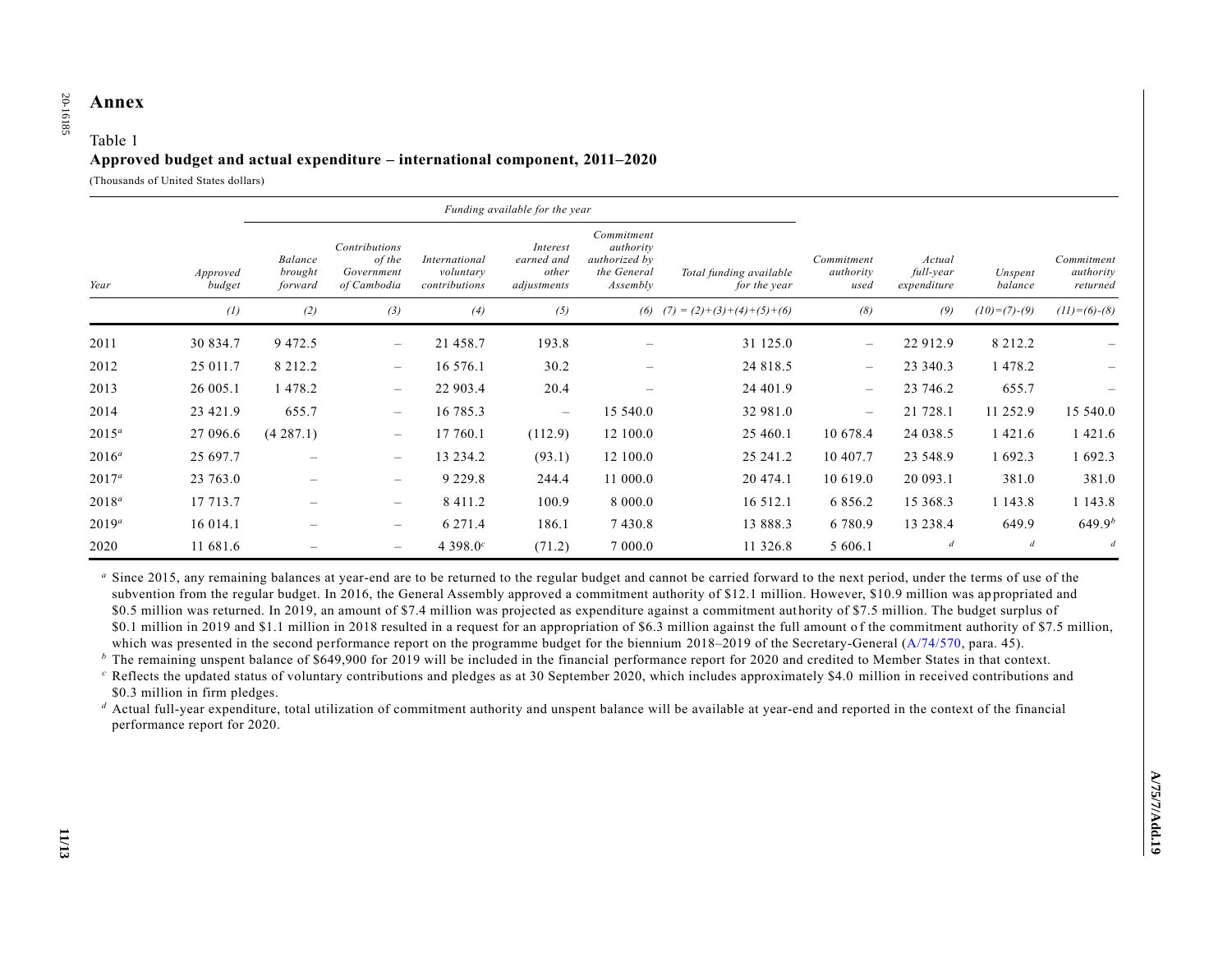## Table 2 **Approved budget and actual expenditure – national component, 2011–2020**

(Thousands of United States dollars)

**12**

**/13**

|      |                    | Funding available for the year |                                                      |                                             |                                                |                                                                     |                                         |                                 |                                    |                    |                                     |
|------|--------------------|--------------------------------|------------------------------------------------------|---------------------------------------------|------------------------------------------------|---------------------------------------------------------------------|-----------------------------------------|---------------------------------|------------------------------------|--------------------|-------------------------------------|
|      | Approved<br>budget | Balance<br>brought<br>forward  | Contributions<br>of the<br>Government of<br>Cambodia | International<br>voluntary<br>contributions | Interest<br>earned and<br>other<br>adjustments | Commitment<br>authority<br>authorized by<br>the General<br>Assembly | Total funding available<br>for the year | Commitment<br>authority<br>used | Actual<br>full-year<br>expenditure | Unspent<br>balance | Commitment<br>authority<br>returned |
| Year | (1)                | (2)                            | (3)                                                  | (4)                                         | (5)                                            |                                                                     | (6) $(7) = (2)+(3)+(4)+(5)+(6)$         | (8)                             | (9)                                | $(10)= (7)-(9)$    | $(11)=(6)-(8)$                      |
| 2011 | 9 8 5 7 . 9        | 1 229.9                        | 350.0                                                | 7 2 3 3 . 3                                 |                                                | —                                                                   | 8 8 1 3 . 2                             | $\overline{\phantom{m}}$        | 9 0 7 1 . 8                        | (258.6)            |                                     |
| 2012 | 9 240.5            | (258.6)                        | 1 700.0                                              | 7 1 68.7                                    | $\overline{\phantom{m}}$                       | $\qquad \qquad$                                                     | 8 6 1 0 .0                              | $\overline{\phantom{m}}$        | 8 9 2 6 . 6                        | (316.6)            |                                     |
| 2013 | 9 3 7 0 . 3        | (316.6)                        | 3 600.0                                              | 4 4 8 1 .6                                  |                                                | $\qquad \qquad$                                                     | 7 7 65.1                                | $\overline{\phantom{m}}$        | 7 5 2 3 . 9                        | 241.2              |                                     |
| 2014 | 6 3 8 0 . 7        | 241.2                          | 3 9 5 9 . 0                                          | 2 0 2 1 .5                                  |                                                | $\qquad \qquad$                                                     | 6 2 2 1 . 8                             | $\overline{\phantom{m}}$        | 6 0 6 3 . 3                        | 158.5              |                                     |
| 2015 | 6 6 5 3 . 8        | 158.5                          | 4 100.0                                              | 2 3 1 6 .4                                  |                                                | $\qquad \qquad$                                                     | 6 5 7 4 .9                              | $\overline{\phantom{m}}$        | 6 4 7 6 .0                         | 98.9               |                                     |
| 2016 | 6 643.5            | 98.9                           | 4 1 5 0 .0                                           | 2 3 5 0 . 9                                 |                                                | $\qquad \qquad$                                                     | 6 5 9 9 . 8                             | $\overline{\phantom{m}}$        | 6 5 6 1 . 1                        | 38.7               |                                     |
| 2017 | 6 3 7 1 . 8        | 38.7                           | 4 1 5 0 .0                                           | 1 730.3                                     | —                                              | $\hspace{0.1mm}-\hspace{0.1mm}$                                     | 5 9 1 9 .0                              | $\overline{\phantom{m}}$        | 5 8 2 9 . 7                        | 89.3               |                                     |
| 2018 | 5 697.8            | 89.3                           | 4 000.0                                              | 1 487.0                                     |                                                | $\overline{\phantom{0}}$                                            | 5 5 7 6 . 3                             | $\overline{\phantom{m}}$        | 5 2 7 8 . 7                        | 297.6              |                                     |
| 2019 | 5 3 7 4 . 3        | 297.6                          | 3 900.0                                              | 1 0 0 3 . 9                                 |                                                | $\qquad \qquad$                                                     | 5 201.5                                 | $\overline{\phantom{m}}$        | 4 9 4 1 . 2                        | 260.3              |                                     |
| 2020 | 5 040.4            | 260.3                          | 3 800.0 <sup><i>a</i></sup>                          |                                             |                                                |                                                                     | 4 0 6 0 . 3                             |                                 | b                                  | b                  |                                     |

*<sup>a</sup>* Status as at 30 September 2020.

*<sup>b</sup>* Actual full-year expenditure and unspent balance will be available at year-end.